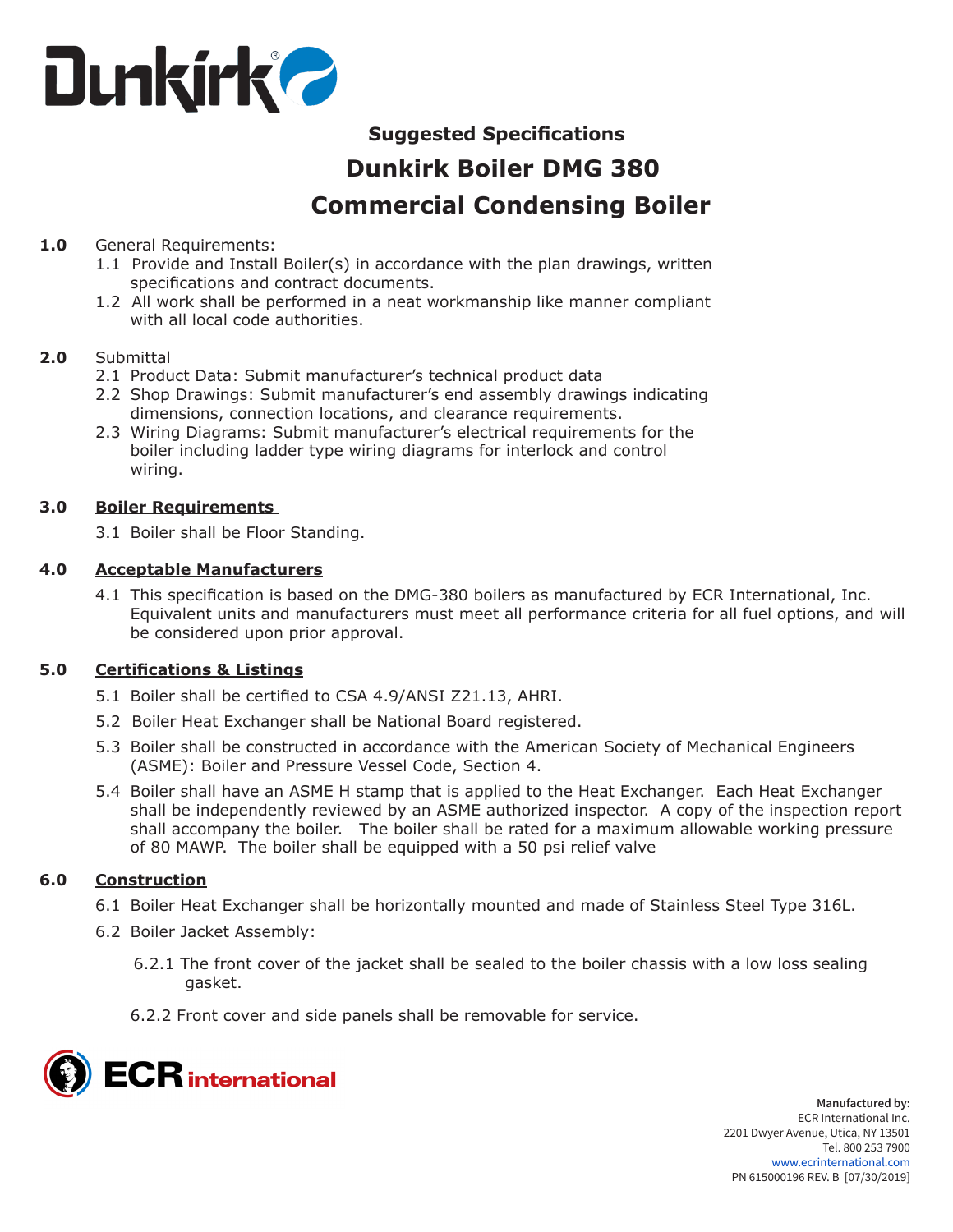

- 6.3 Boiler shall include and internal Factory installed and wired Boiler Loop Pump and an external Primary/Secondary manifold with quick connections.
- 6.4 Burner Components
	- 6.4.1 Gas Valve shall be negative regulation delivering the proper quantity of fuel based on the speed of the combustion air blower. The valve shall be able to operate at gas supply inlet pressures as indicated.

| <b>Gas Supply Pressure</b>    |                               |                               |                               |
|-------------------------------|-------------------------------|-------------------------------|-------------------------------|
| <b>Natural Gas</b>            |                               | <b>Propane</b>                |                               |
| <b>Minimum</b><br>Inches W.C. | <b>Maximum</b><br>Inches W.C. | <b>Minimum</b><br>Inches W.C. | <b>Maximum</b><br>Inches W.C. |
| 3.0                           | 10.5                          | 5.0                           | 13.5                          |

- 6.4.2 Combustion air blower shall be equipped with a variable speed blower to regulate the amount of premix gas/air through the blower assembly and into the burner. The on board control system shall regulate the speed of the blower to modulate the capacity of the boiler from 10% input firing rate up to 100% input firing rate.
- 6.4.3 Gas Burner shall be constructed of a stainless steel to provide an even and consistent flame at all levels of modulation.
- 6.4.4 Ignition system shall consist of a spark generator and a combined direct spark igniter (DSI) and flame sensing rod.

## **7.0 Control/Safety Devices**

- 7.1 Boiler shall utilize a control and user interface with LCD text and graphics display that provides boiler operational/status information, self-diagnostic features, boiler operational history, outdoor air sensor, and DHW Indirect tank priority.
- 7.2 Control system shall continuously monitor the boiler during operation and standby modes. The control shall operate in such a manor to receive input data from the supply, return and outdoor air temperature sensors and adjust the modulation rate accordingly.
- 7.3 Boiler's control system shall consist of the following safety devices factory installed on the boiler:
	- 7.3.1 Safety devices factory installed on the boiler: Supply and Return water temperature sensors, high limit temperature sensor, vent temperature sensor, heat exchanger temperature limit, and Low Water Pressure sensor.
	- 7.3.2 The boiler control shall have Cold Start compensation and 30 second flame stabilization period.
	- 7.3.3 The boiler control shall have an Anti-Wind function that increases fan speed to reduce the risk of flame loss.
	- 7.3.4 The boiler control shall be capable of modulating the boiler loop pump speed to compensate for load conditions.

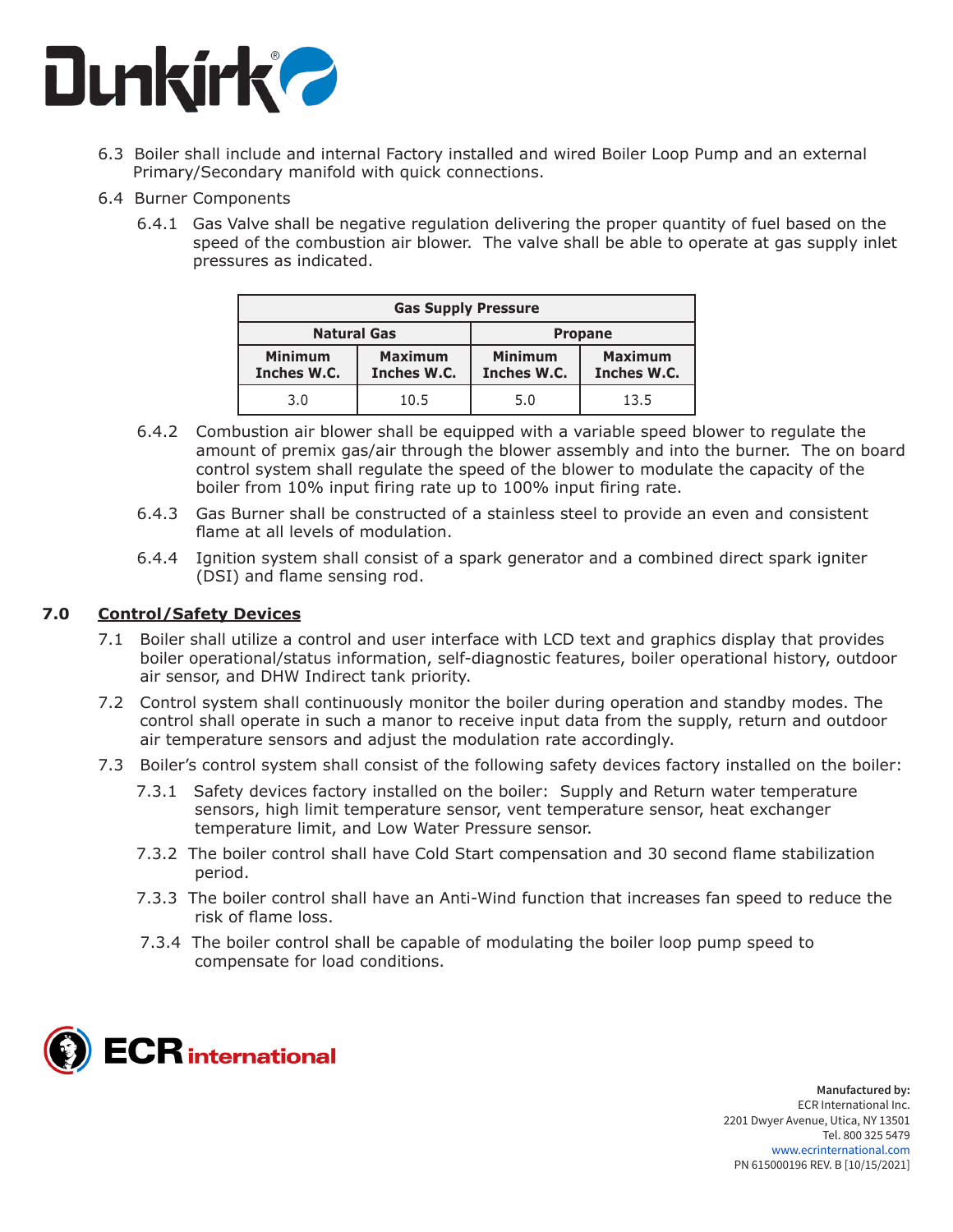

- 7.4 The boiler shall be equipped with; a temperature/pressure gauge, ASME certified pressure relief valve.
- 7.5 CSD-1 option which consists of the following additional field installed controls: Manual reset high limit device, UL Listed Probe Style manual reset Low water cut-off.
- 7.6 Control can accept 0-10V input to manage heating set-point or heating power level.

#### **8.0 Combustion Air And Flue Vent Exhaust**

- 8.1 The boiler shall be certified for:
	- 8.1.1 Coaxial venting
	- 8.1.2 Direct Venting
	- 8.1.3 Two-Pipe Venting
	- 8.1.4 Single Pipe Venting
	- 8.1.5 Common Venting
- 8.2 Venting shall be constructed of approved materials and installed as per the manufactures written instructions, plan drawings and all applicable local code authorities. The combustion air inlet and flue gas exhaust shall directly connect to the boiler at the locations labeled. Boiler shall have the front removable jacket in place during operation. The jacket can be taken off during commissioning and service per the manufactures written service and kit instructions. The flue shall be approved Polypropylene or CPVC terminating with the manufacturers specified vent termination. When venting CPVC the air inlet pipe may be PVC or schedule 40 CPVC. The air inlet must terminate as per the manufacturer's instruction with the manufacturer's specified air inlet.

#### **9.0 Condensate Drain**

9.1 Boiler shall be equipped with a corrosion resistance flue collector with factory equipped drain trap. The drain line external to the boiler shall be constructed of approved materials and installed as per the manufacturers written instructions, plan drawings and all applicable local code authorities.

#### **10.0 Electrical Connections**

- 10.1 Boiler shall be equipped with Factory wired 5' appliance cord with male plug end.
- 10.2 Supply voltage 120 volts 60 HZ 15 amp minimum size circuit.
- 10.3 The boiler shall have terminals for a system pump and a domestic hot water pump. The terminals for these pumps shall be rated for 120 volts with a 1 amp FLA connections
- 10.4 The boiler shall have separate Line voltage and Low voltage terminal strips with clearly marked connections for Central Heat Thermostat, DHW Sensor/Aquastat, Outdoor Sensor, and Remote Safety Devices.
- 10.5 Boiler shall have 0-10 V Input Analog and also have Open Therm protocol for thermostat communication.



**Manufactured by:** ECR International Inc. 2201 Dwyer Avenue, Utica, NY 13501 Tel. 800 325 5479 www.ecrinternational.com PN 615000196 REV. B [10/15/2021]